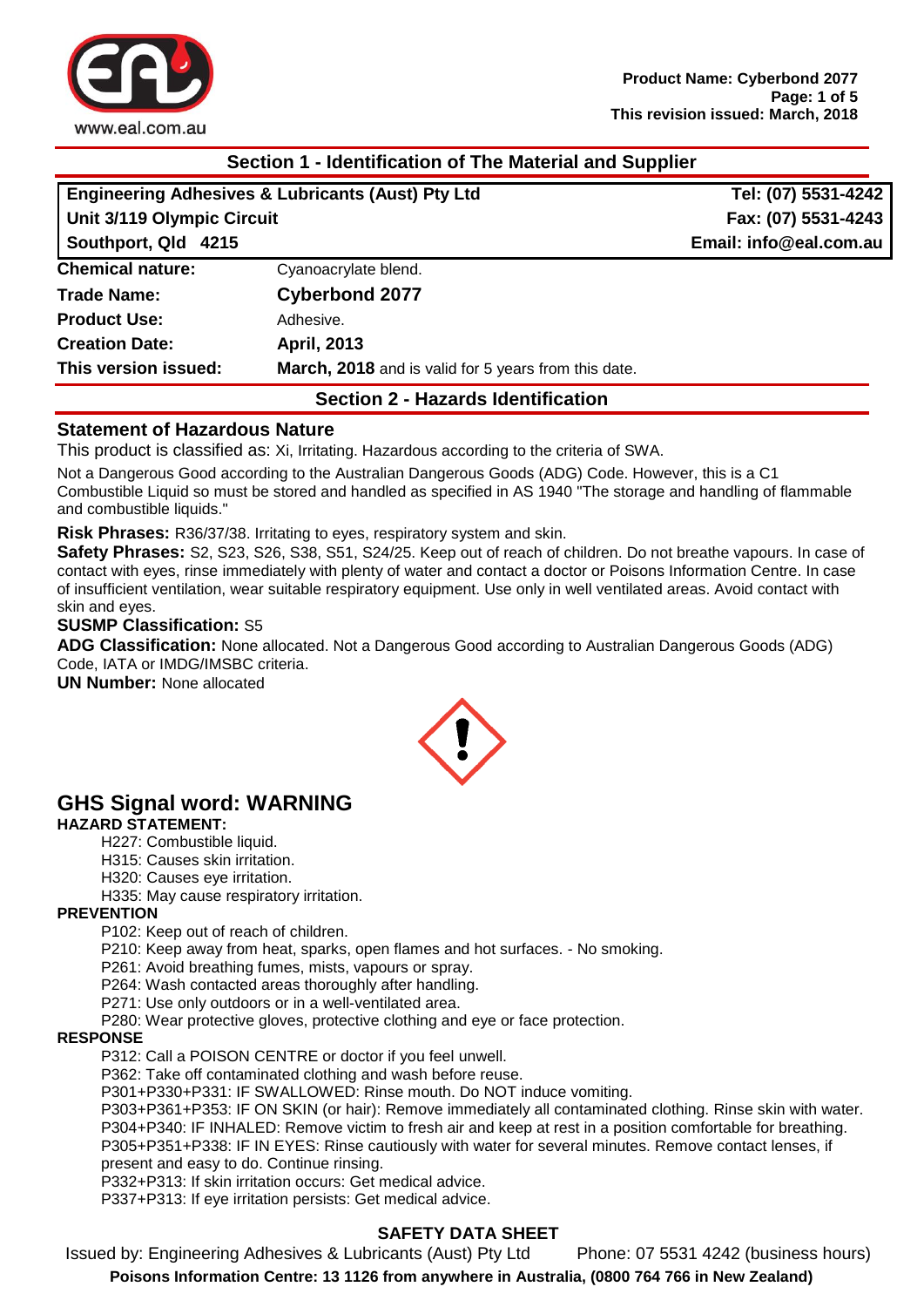P391: Collect spillage.

P370+P378: In case of fire, use carbon dioxide, dry chemical, foam, water fog.

## **STORAGE**

P403+P233: Store in a well-ventilated place. Keep container tightly closed.

#### **DISPOSAL**

P501: Dispose of small quantities and empty containers by wrapping with paper and putting in garbage. For larger quantities, if recycling or reclaiming is not possible, use a commercial waste disposal service.

#### **Emergency Overview**

## **Physical Description & Colour**: Clear Liquid.

**Odour:** Characteristic odour.

**Major Health Hazards:** irritating to eyes, respiratory system and skin. Bonds on contact – may stick things to skin, or bond fingers together.

## **Potential Health Effects**

## **Inhalation:**

**Short Term Exposure:** Available data indicates that this product is an inhalation irritant. Symptoms may include headache, irritation of nose and throat and increased secretion of mucous in the nose and throat. Other symptoms may also become evident, but they should disappear after exposure has ceased.

**Long Term Exposure:** No data for health effects associated with long term inhalation.

## **Skin Contact:**

**Short Term Exposure:** Available data indicates that this product is a skin irritant. Symptoms may include itchiness and reddening of contacted skin. Other symptoms may also become evident, but all should disappear once exposure has ceased.

**Long Term Exposure:** No data for health effects associated with long term skin exposure.

## **Eye Contact:**

**Short Term Exposure:** This product is an eye irritant. Symptoms may include stinging and reddening of eyes and watering which may become copious. Other symptoms may also become evident. If exposure is brief, symptoms should disappear once exposure has ceased. However, lengthy exposure or delayed treatment may cause permanent damage.

**Long Term Exposure:** No data for health effects associated with long term eye exposure.

## **Ingestion:**

**Short Term Exposure:** Significant oral exposure is considered to be unlikely. However, this product is an oral irritant. Symptoms may include burning sensation and reddening of skin in mouth and throat. Other symptoms may also become evident, but all should disappear once exposure has ceased.

**Long Term Exposure:** No data for health effects associated with long term ingestion.

#### **Carcinogen Status:**

**SWA:** No significant ingredient is classified as carcinogenic by SWA.

**NTP:** No significant ingredient is classified as carcinogenic by NTP.

**IARC:** No significant ingredient is classified as carcinogenic by IARC.

# **Section 3 - Composition/Information on Ingredients**

| Ingredients                             | <b>CAS No</b> | $Conc.\%$ | $\mathbf{TWA}$ (mg/m <sup>3</sup> ) STEL (mg/m <sup>3</sup> ) |         |
|-----------------------------------------|---------------|-----------|---------------------------------------------------------------|---------|
| 2-Propenoic acid, 2-cyano-, ethyl ester | 7085-85-0     | >10       | not set                                                       | not set |
| Other non hazardous ingredients         | secret        | to 100    | not set                                                       | not set |

This is a commercial product whose exact ratio of components may vary slightly. Minor quantities of other non hazardous ingredients are also possible.

The SWA TWA exposure value is the average airborne concentration of a particular substance when calculated over a normal 8 hour working day for a 5 day working week. The STEL (Short Term Exposure Limit) is an exposure value that may be equalled (but should not be exceeded) for no longer than 15 minutes and should not be repeated more than 4 times per day. There should be at least 60 minutes between successive exposures at the STEL. The term "peak "is used when the TWA limit, because of the rapid action of the substance, should never be exceeded, even briefly.

## **SAFETY DATA SHEET**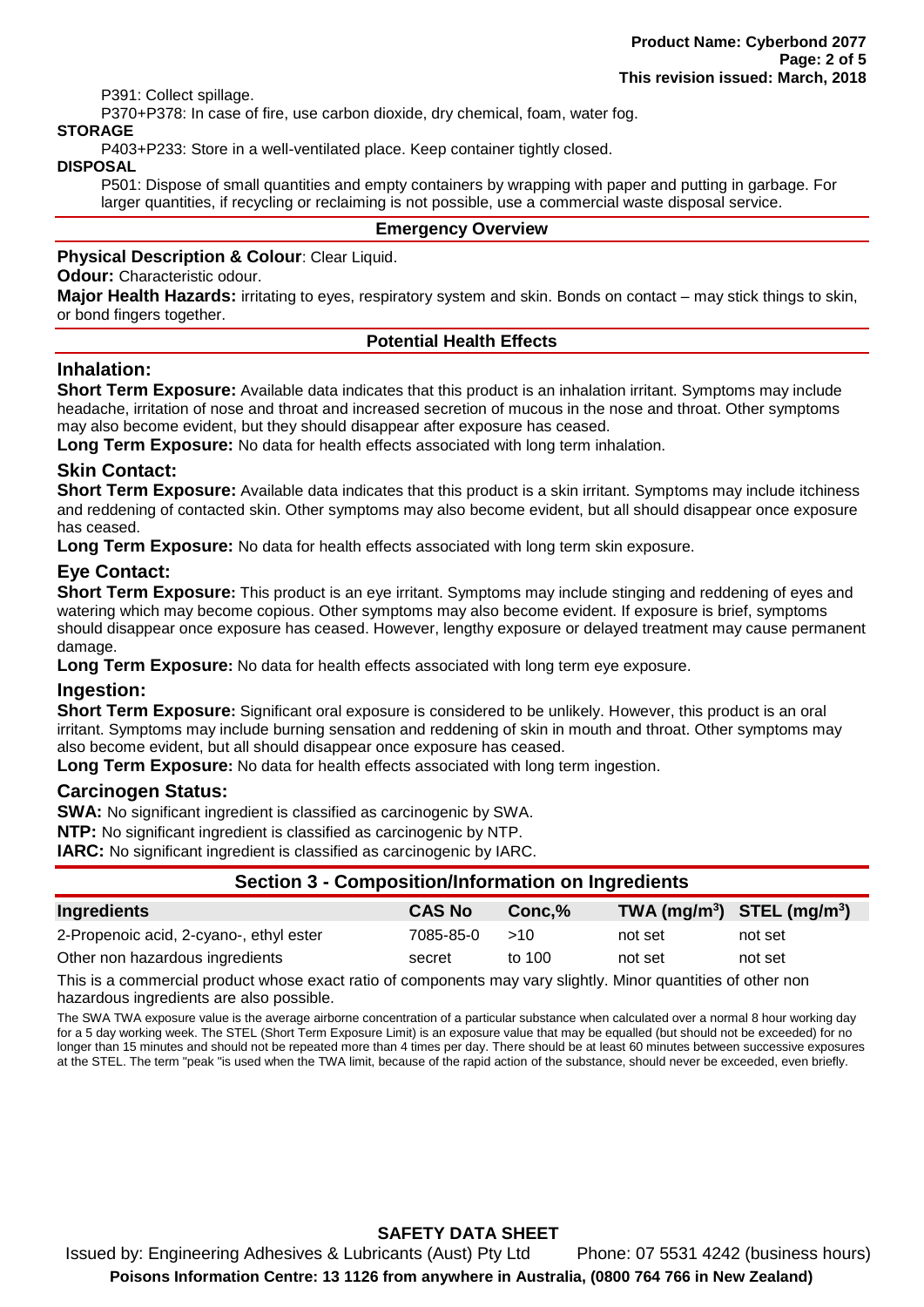## **Section 4 - First Aid Measures**

## **General Information:**

You should call The Poisons Information Centre if you feel that you may have been poisoned, burned or irritated by this product. The number is 13 1126 from anywhere in Australia (0800 764 766 in New Zealand) and is available at all times. Have this MSDS with you when you call.

**Inhalation:** If irritation occurs, contact a Poisons Information Centre, or call a doctor. Remove source of contamination or move victim to fresh air. If breathing is difficult, oxygen may be beneficial if administered by trained personnel, preferably on a doctor's advice. In severe cases, symptoms of pulmonary oedema can be delayed up to 48 hours after exposure.

**Skin Contact:** Should fingers stick together apply a solvent such as acetone to contact areas then wash off with water. Do not use solvents near eyes or open wounds.

**Eye Contact:** In case of eye contact

immediately flush with water for 20 minutes or until the product is removed, while holding the eyelid(s) open. Take care not to rinse contaminated water into the unaffected eye or onto the face. Obtain medical attention immediately. Take special care if exposed person is wearing contact lenses.

**Ingestion:** If swallowed, do NOT induce vomiting. Wash mouth with water and contact a Poisons Information Centre, or call a doctor.

## **Section 5 - Fire Fighting Measures**

**Fire and Explosion Hazards**: The major hazard in fires is usually inhalation of heated and toxic or oxygen deficient (or both), fire gases. This product is classified as a Flammable liquid, category 4 (C1 combustible) liquid. There is little risk of an explosion from this product if commercial quantities are involved in a fire. Violent steam generation or eruption may occur upon application of direct water stream on hot liquids.

Fire decomposition products from this product may be toxic if inhaled. Take appropriate protective measures. **Extinguishing Media:** In case of fire, use carbon dioxide, dry chemical, foam, water fog.

**Fire Fighting:** If a significant quantity of this product is involved in a fire, call the fire brigade. Cool closed, undamaged containers exposed to fire with water spray.

| Flash point:                     | 87°C, DIN 51758                               |
|----------------------------------|-----------------------------------------------|
| <b>Upper Flammability Limit:</b> | No data.                                      |
| <b>Lower Flammability Limit:</b> | No data.                                      |
| <b>Autoignition temperature:</b> | No data.                                      |
| <b>Flammability Class:</b>       | Flammable liquid, category 4 (C1 combustible) |

## **Section 6 - Accidental Release Measures**

**Accidental release:** This product is sold in small packages, and the accidental release from one of these is not usually a cause for concern. For minor spills, clean up, rinsing to sewer and put empty container in garbage. Although no special protective clothing is normally necessary because of occasional minor contact with this product, it is good practice to wear impermeable gloves when handling chemical products. In the event of a major spill, prevent spillage from entering drains or water courses and call emergency services.

## **Section 7 - Handling and Storage**

**Handling:** Keep exposure to this product to a minimum, and minimise the quantities kept in work areas. Check Section 8 of this MSDS for details of personal protective measures, and make sure that those measures are followed. The measures detailed below under "Storage" should be followed during handling in order to minimise risks to persons using the product in the workplace. Also, avoid contact or contamination of product with incompatible materials listed in Section 10.

**Storage:** Note that this product is combustible and therefore, for Storage, meets the definition of Dangerous Goods in some states. If you store large quantities (tonnes) of such products, we suggest that you consult your state's Dangerous Goods authority in order to clarify your obligations regarding their storage.

Store packages of this product in a cool place. Make sure that containers of this product are kept tightly closed. Keep containers dry and away from water. Keep containers of this product in a well ventilated area. Make sure that the product does not come into contact with substances listed under "Incompatibilities" in Section 10. Some liquid preparations settle or separate on standing and may require stirring before use. Check packaging - there may be further storage instructions on the label.

## **Section 8 - Exposure Controls and Personal Protection**

The following Australian Standards will provide general advice regarding safety clothing and equipment:

## **SAFETY DATA SHEET**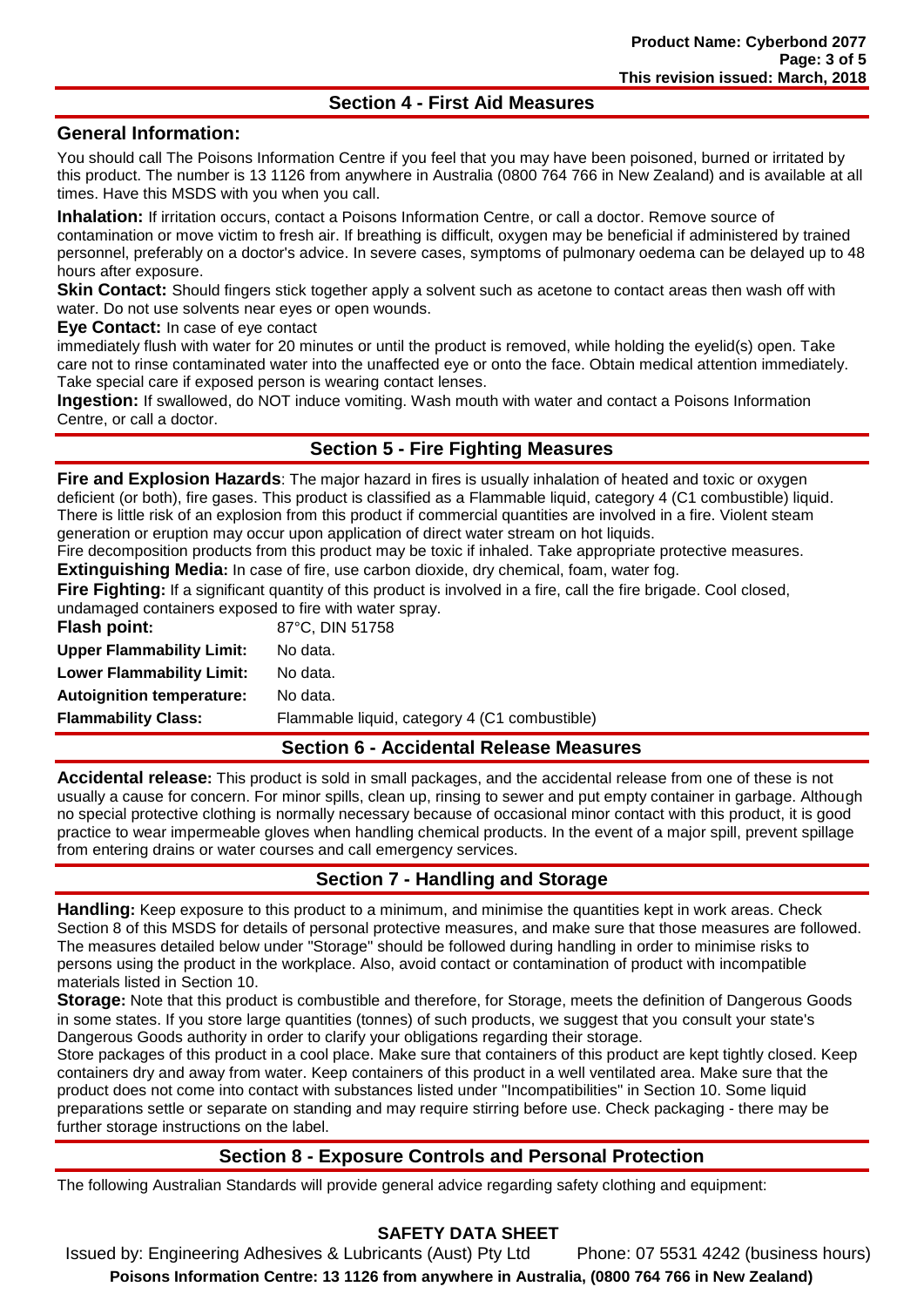**Product Name: Cyberbond 2077 Page: 4 of 5 This revision issued: March, 2018**

Respiratory equipment: **AS/NZS 1715**, Protective Gloves: **AS 2161**, Occupational Protective Clothing: AS/NZS 4501 set 2008, Industrial Eye Protection: **AS1336** and **AS/NZS 1337**, Occupational Protective Footwear: **AS/NZS2210**.

#### **SWA Exposure Limits TWA (mg/m<sup>3</sup>**

**) STEL (mg/m<sup>3</sup> )**

Exposure limits have not been established by SWA for any of the significant ingredients in this product.

No special equipment is usually needed when occasionally handling small quantities. The following instructions are for bulk handling or where regular exposure in an occupational setting occurs without proper containment systems. **Ventilation:** This product should only be used in a well ventilated area. If natural ventilation is inadequate, use of a fan is suggested.

**Eye Protection:** Protective glasses or goggles should be worn when this product is being used. Failure to protect your eyes may cause them harm. Emergency eye wash facilities are also recommended in an area close to where this product is being used.

**Skin Protection:** Prevent skin contact by wearing impervious gloves, clothes and, preferably, apron. Make sure that all skin areas are covered. See below for suitable material types.

**Protective Material Types:** We suggest that protective clothing be made from the following materials: rubber. **Respirator:** Usually, no respirator is necessary when using this product. However, if you have any doubts consult the Australian Standard mentioned above.

Eyebaths or eyewash stations and safety deluge showers should be provided near to where this product is being handled commercially.

## **Section 9 - Physical and Chemical Properties:**

| <b>Physical Description &amp; colour:</b> | Clear Liquid.                                    |
|-------------------------------------------|--------------------------------------------------|
| Odour:                                    | Characteristic odour.                            |
| <b>Boiling Point:</b>                     | >200                                             |
| <b>Freezing/Melting Point:</b>            | No specific data. Liquid at normal temperatures. |
| <b>Volatiles:</b>                         | No specific data. Expected to be low at 100°C.   |
| <b>Vapour Pressure:</b>                   | No data.                                         |
| <b>Vapour Density:</b>                    | No data.                                         |
| <b>Specific Gravity:</b>                  | 1.05-1.09 at $20^{\circ}$ C                      |
| <b>Water Solubility:</b>                  | Insoluble.                                       |
| pH:                                       | No data.                                         |
| <b>Volatility:</b>                        | No data.                                         |
| <b>Odour Threshold:</b>                   | No data.                                         |
| <b>Evaporation Rate:</b>                  | No data.                                         |
| <b>Coeff Oil/water Distribution:</b>      | No data                                          |
| <b>Viscosity:</b>                         | Thixotropic.                                     |
| <b>Autoignition temp:</b>                 | No data.                                         |

## **Section 10 - Stability and Reactivity**

**Reactivity:** This product is unlikely to react or decompose under normal storage conditions. However, if you have any doubts, contact the supplier for advice on shelf life properties.

**Conditions to Avoid:** This product should be kept in a cool place, preferably below 30°C. Keep containers tightly closed. Containers should be kept dry. Keep containers and surrounding areas well ventilated.

**Incompatibilities:** water, acids, bases, oxidising agents.

**Fire Decomposition:** Combustion forms carbon dioxide, and if incomplete, carbon monoxide and possibly smoke. Water is also formed. May form nitrogen and its compounds, and under some circumstances, oxides of nitrogen. Occasionally hydrogen cyanide gas in reducing atmospheres. Carbon monoxide poisoning produces headache, weakness, nausea, dizziness, confusion, dimness of vision, disturbance of judgment, and unconsciousness followed by coma and death.

**Polymerisation:** This product may undergo polymerisation when heated. Polymerisation is often accompanied by liberation of heat, and may lead to a dangerous or explosive situation. If the product is seen to be heating up, treat as a fire incident.

## **SAFETY DATA SHEET**